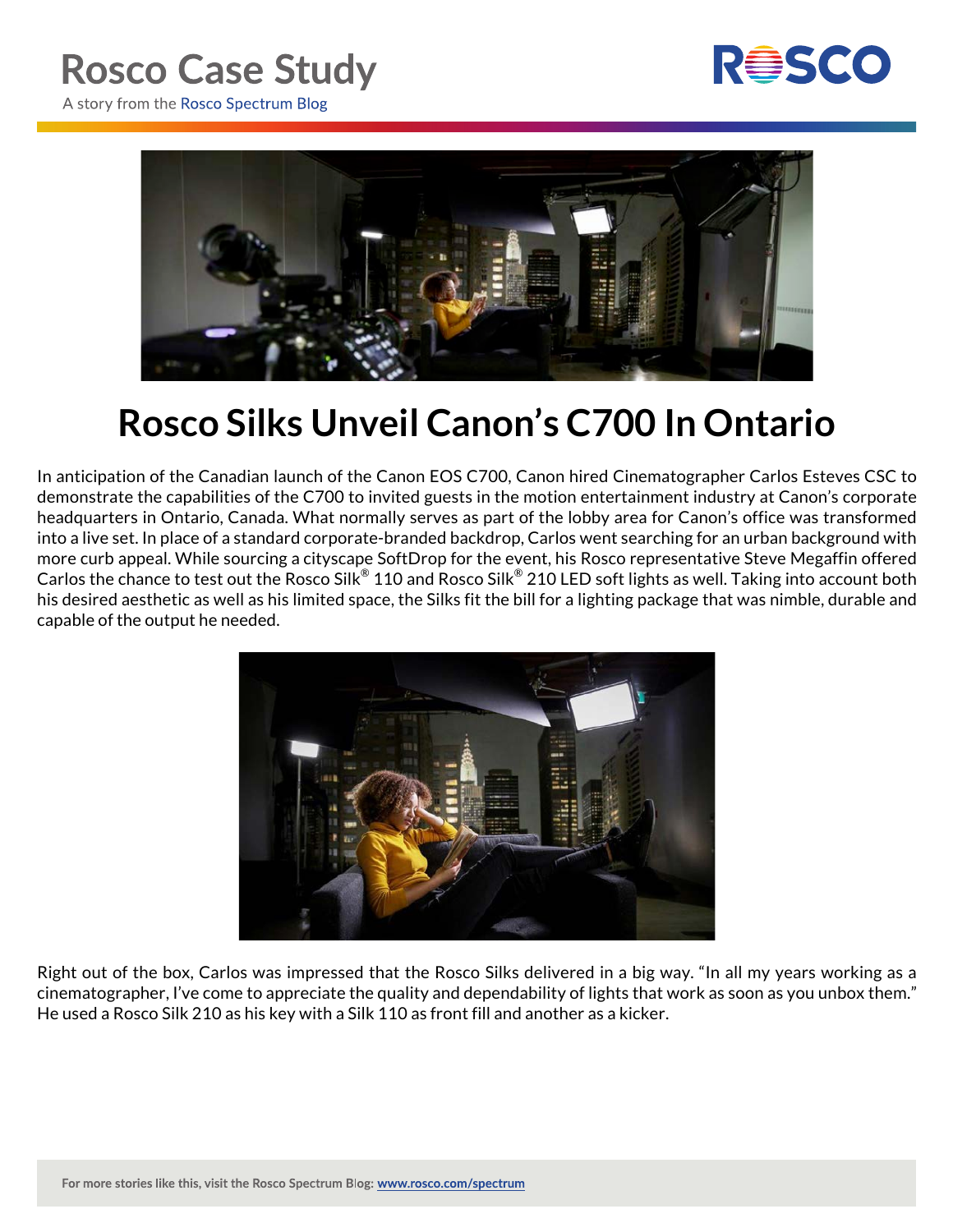

Since Carlos couldn't control the greenish ambient light spill from the fluorescent fixtures in the side hallway, he needed to offset it with a warm fill and kicker. He set the Silk 210 key and Silk 110 fill to 3000K. The kicker was a little warmer at 2800K, and the white balance on the Canon C700 was set to 3200K.



"The color temperature of the Silks remained accurate throughout the full dimming range and helped me dial in the talent's skin tones," said Carlos. "These lights were very fluid and allowed me to light quickly and accurately to achieve my final shot."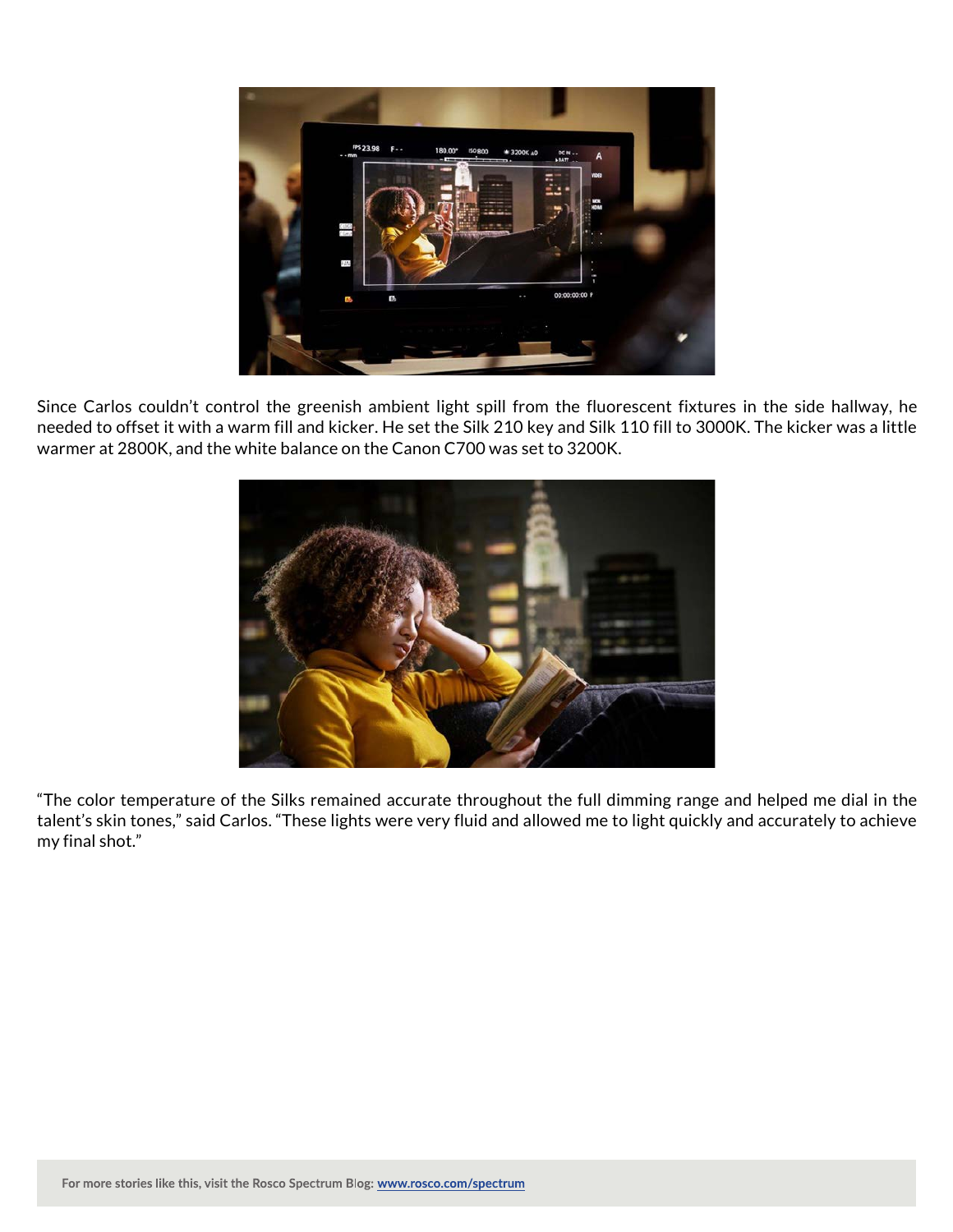

The Rosco Silk accessories performed equally as well for Carlos on set. He chose to use the Silk 110 Softbox and SnapGrid Fabric Louver on the front fill and the 45° Egg Crate Louvers on the Silk 210 key and Silk 110 kicker. Carlos complimented the advantageous design of the Silk SoftBox, which positions the diffusion farther away from the light fixture to provide a beautiful soft light with appealing shadows. The SoftBox, coupled with the fabric louver, helped Carlos direct and control his fill light in the confined set. He also appreciated the magnets on the Silk Egg Crates, which allowed for quick-and-easy installation and removal as needed.



Carlos was there to help demo the C700, but he also ended up fielding questions and interest about the Silks. He noted that the technical advantages and price-point of the Rosco Silks make them a smart and economical LED frontrunner – especially for "one-man-bands."